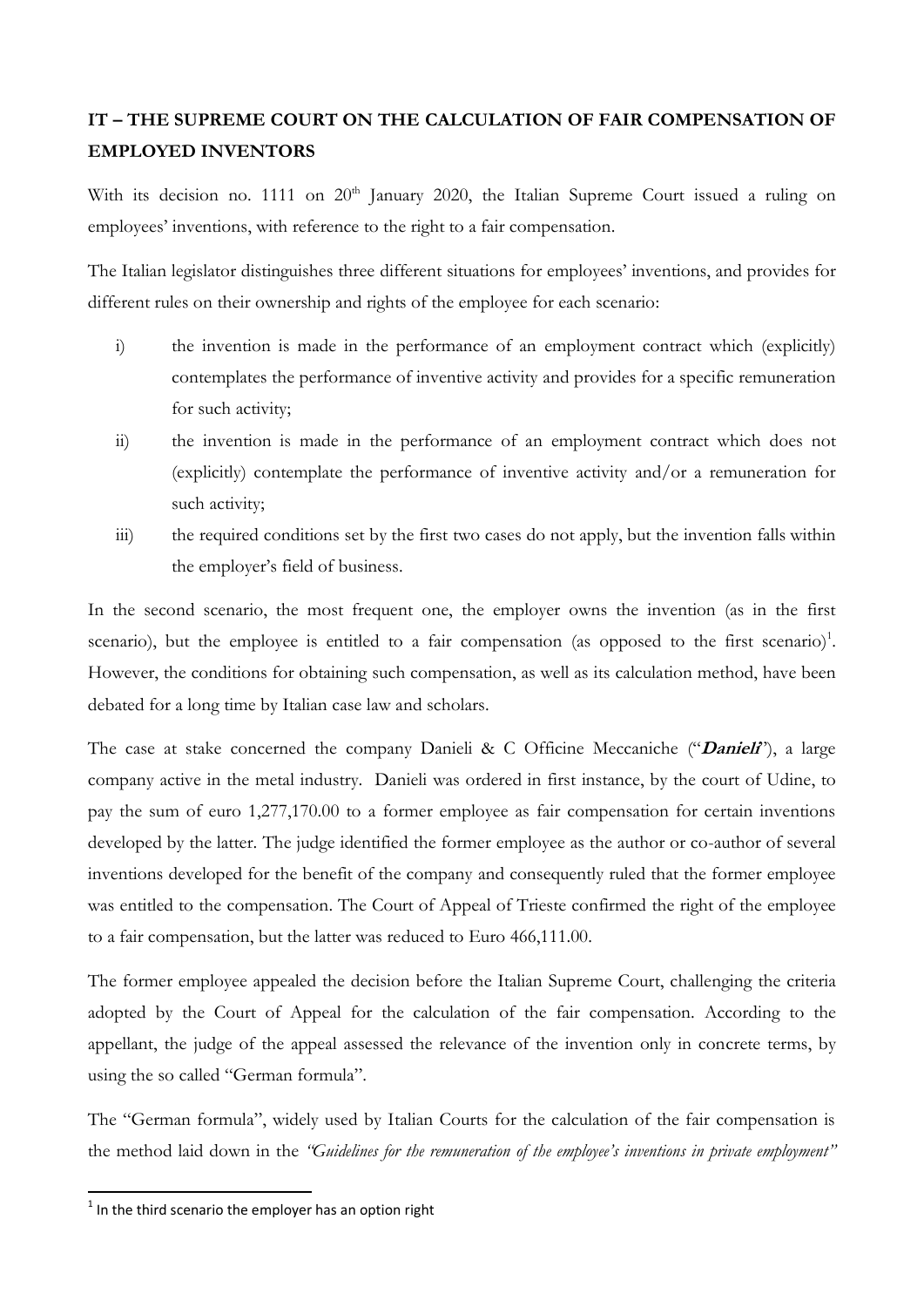by the German Federal Ministry of Labour in 1959 for the calculation of inventor employee's compensation from the employer. The formula is  $I = VxP$ , where "I" is the amount of the compensation paid to the employee, "V" is the value of the invention – more specifically, the sum that the company should pay to acquire the right to use the invention if patented from a third party – and "P" is a share factor which depends on several circumstances (the task of the employee, how the technical problem was solved and the employee's tasks and position in the company).

Danieli, in turn, challenged the assessment of the relevance of the invention, made by the Court arguing that such assessment had been made only with regard to the royalties criterion, not taking into account *inter alia* that the patented inventions did not ensure any competitive advantage in those countries where the patents were not effective.

The Supreme Court rejected both the appeal and the cross appeal. The Supreme Court clarified that the calculation of the fair compensation should not exclusively consider the "commercial value" of the invention, as a result of using the "German formula". According to the Supreme Court, the Court of Appeal of Trieste correctly carried out an equitable assessment that took into account also the potential for economic exploitation of the invention.

The Italian Supreme Court interpreted the legislation on patents temporally applicable to the case set forth by Article 23.2 RD no. 1127/39 ("**Former Italian Patent Law**"). Former Italian Patent Law specified that in determining the compensation, the importance of the invention had to be considered without, however, providing any additional indications.

The decision of the Italian Supreme Court is nevertheless interesting: the current legislation applicable to employee's inventions (Article 64 of the Industrial Property Code) still refers to the importance of the invention among other factors which have to be considered for the determination of the fair compensation.

The current legal framework applicable to employees' inventions is the result of two subsequent legislative amendments. The first, Legislative Decree 10<sup>th</sup> February 2005, no. 30 (commonly referred to as the current Italian Industrial Property Code), introduced new factors to be considered for the calculation of the fair compensation, such as: (i) the importance of the protection conferred to the invention by the patent; (ii) the tasks and duties assigned to the employee; (iii) the salary of the inventor; (iv) the contribution received by the employee from the employer's organization.

The second one, Legislative Decree 13rd August 2010, no. 131, once again amended the criteria for determining the fair compensation: whilst it maintained the other factors, it replaced the "importance of the protection conferred to the invention by the patent" again with the "relevance of the invention".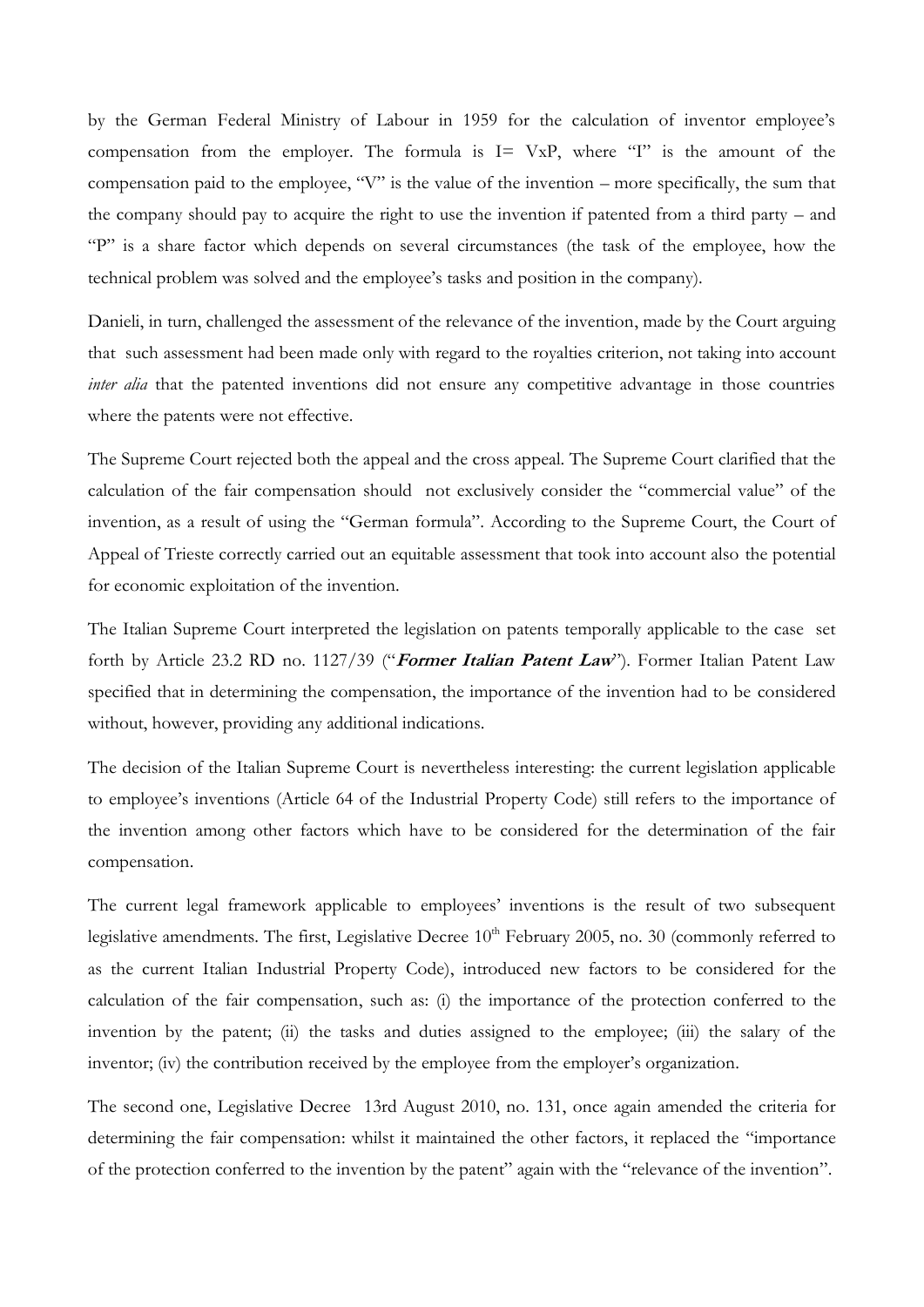The current discipline seems to recognize the importance of the "German Formula", although the criterion of the "importance of the invention" has been restored. The restoration of this criterion has been the subject of debate as to how it should be interpreted.

The amendment made by the legislator was necessary in order to avoid a terminological contradiction within the context of Article 64.2, specifically where it now awards to the employee the right to a fair compensation even if the invention is exploited by the employer as trade secret (i.e. under secrecy regime), although the provision on determination of fair compensation made reference to "patent" protection.

It is unclear however if the purpose of the legislator was only to remove this contradiction or to amend the statutory rule on a substantial level.

More specifically, it is debated by scholars whether the calculation of the fair prize must be carried out on the basis of an absolute "abstract" value of the invention, or by identifying the actual economic advantage for the employer arising from the exclusive exploitation of the employee's invention.

In the latter case, should the invention not be economically exploited by the employer, the value of the invention for calculating the fair compensation would be equal to zero.

However, it should be noted that the underlying rationale of this rule is, according to the explanatory memorandum of the legislator to safeguard the interests of the employer. Arguably, the compensatory nature of the "fair prize" should be prominent, and it should not be compared to a consideration to be awarded to the employee. Therefore, the value of the fair compensation should be determined based on the actual economic advantage that the invention brings for the employer's organization.

A calculation based on an abstract absolute value of invention, disengaged from any objective data, would lead to uncertain and contradictory solutions.

The Supreme Court seems to have realized this risk, stating that although the use of the "German formula" is not *per se* sufficient for the determination of the fair compensation, the calculation must in any case be anchored to certain actual criteria (for instance, the potential for economic exploitation of the invention).

In conclusion, taking into account the long debate over the criteria to liquidate employees' fair compensation, which was reignited rather than faded in furtherance to the various legislative amendments, a further clarifying intervention by the Supreme Court on the determination of fair compensation would be desirable to clarify what are the criteria to be applied and in particular if a plain application of the "German formula" is possible or not.